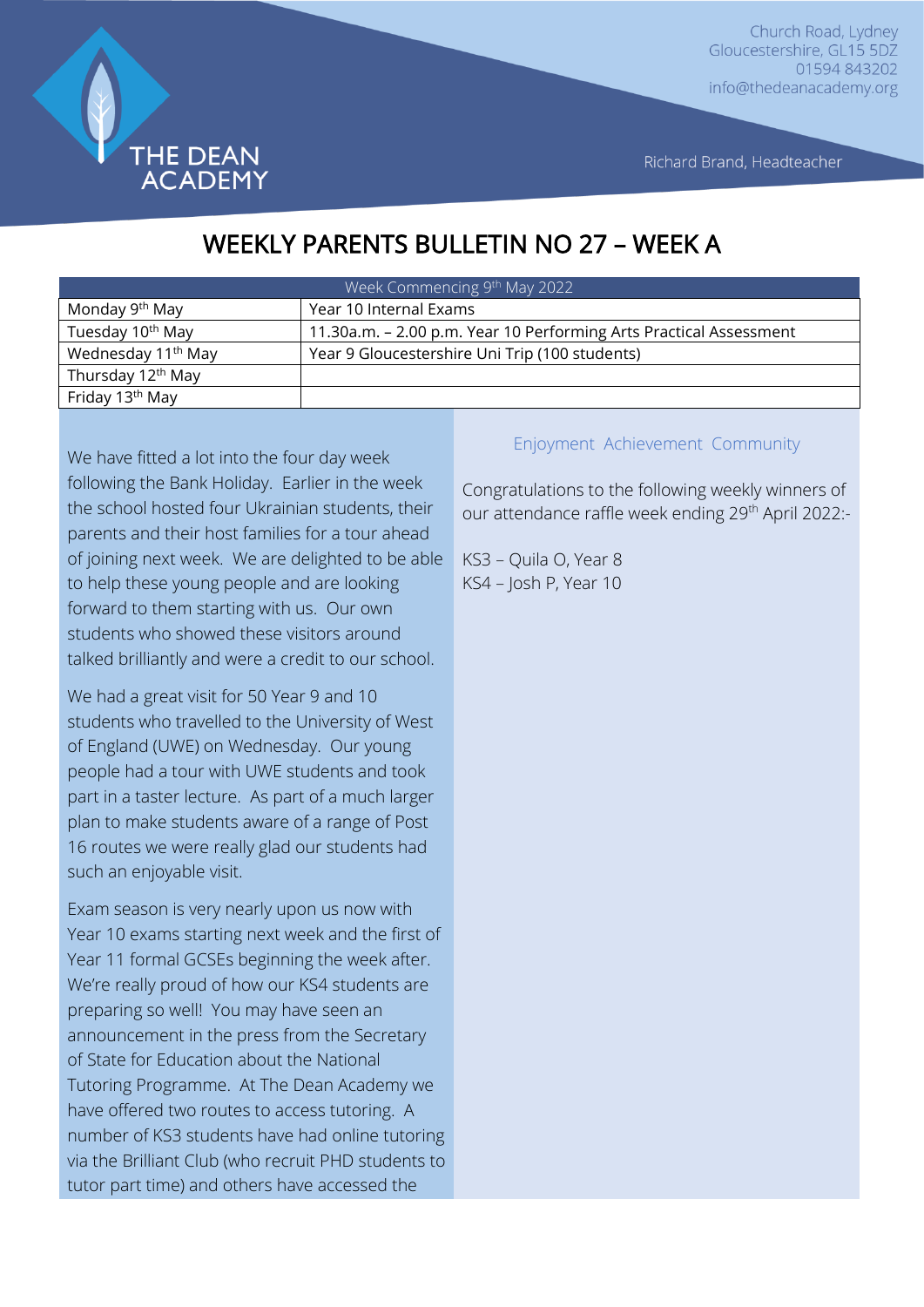

Richard Brand, Headteacher

school-led tutoring branch of the scheme receiving small group tuition after school as part of our Period 6 programme or our Extra Mile provision for Year 10 and Year 11.

Richard Brand **Headteacher** 

@thedeanacademyofficial

@thedeanacademyofficial

@TheDeanAcademy

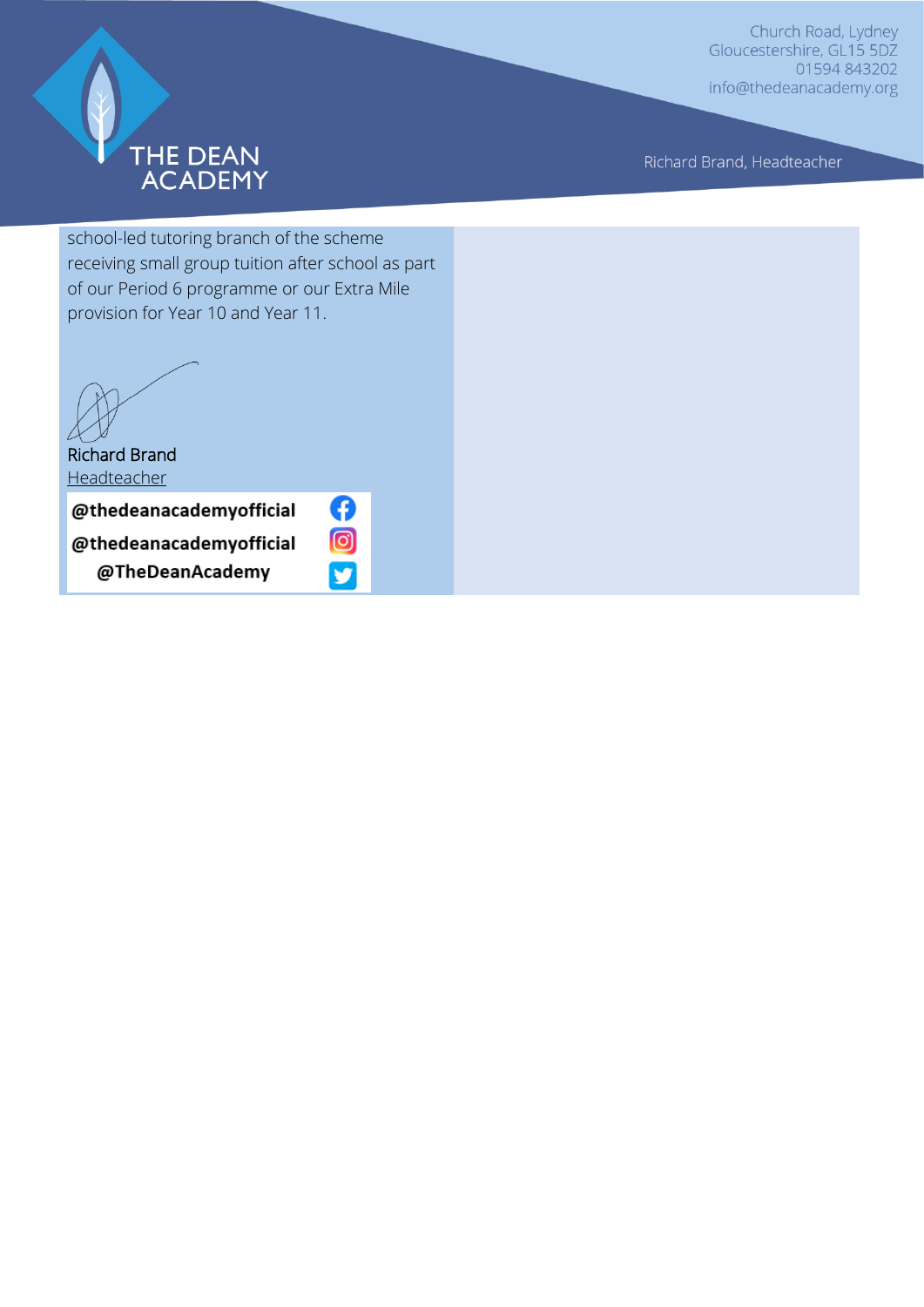

Richard Brand, Headteacher

# BRIGHT SPOTS

# **SCIENCE**

Year 10 investigating the resistance of a wire. They investigated the effect of changing the length of a wire on the electrical resistance. (Mr Edy)

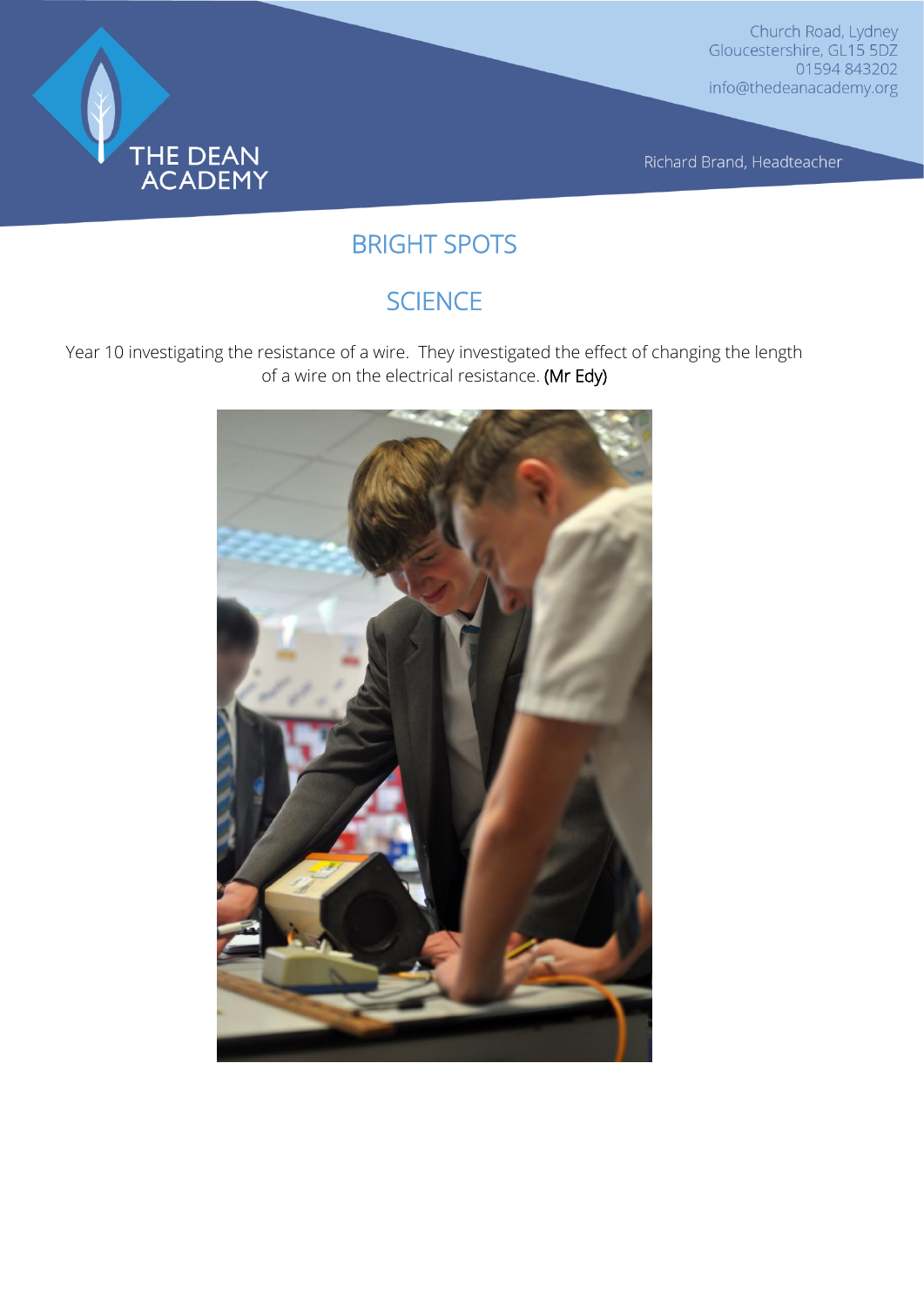

Richard Brand, Headteacher

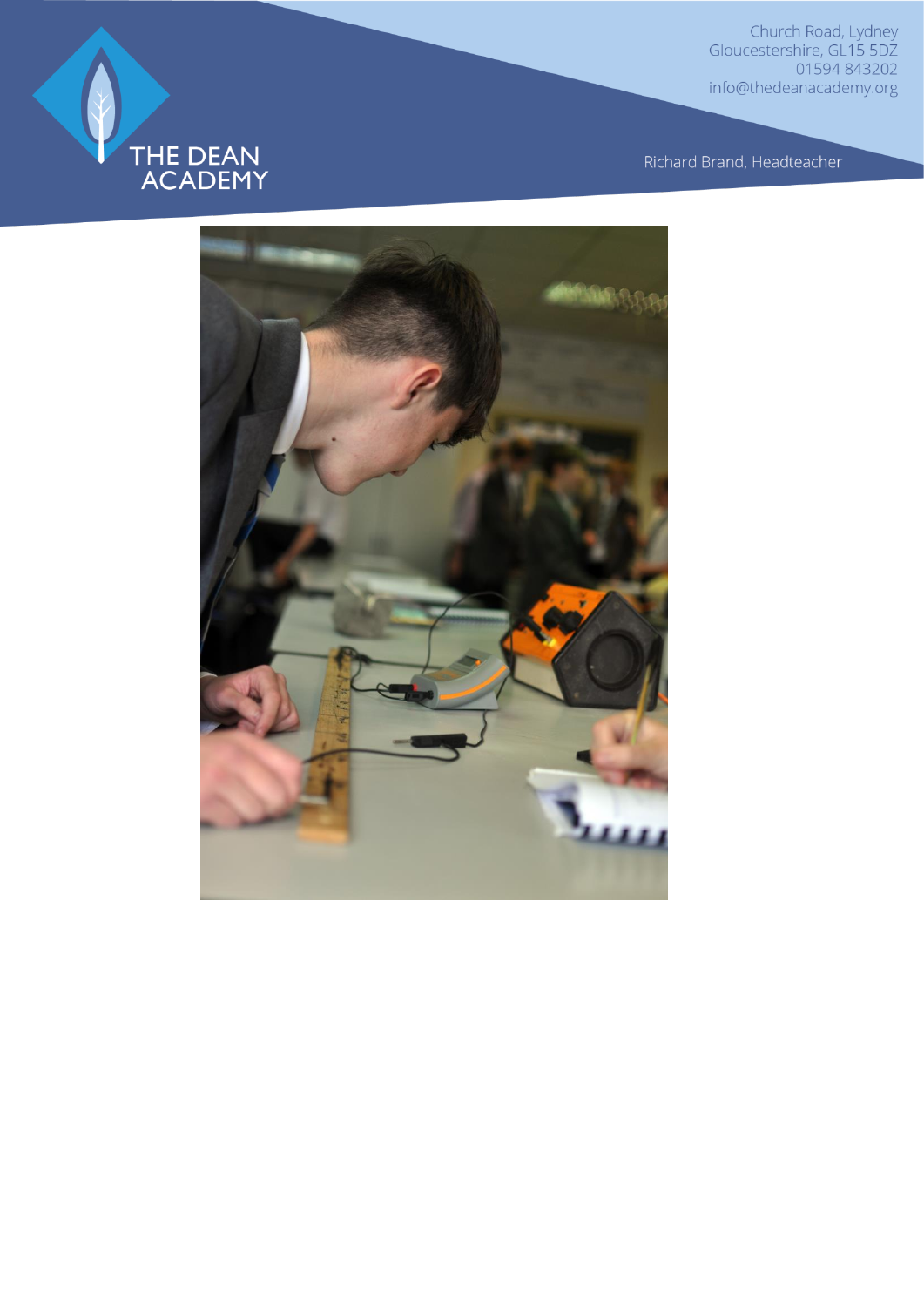

Richard Brand, Headteacher

#### Year 8 students made a water cycle using a heat lamp and closed environment of a fish tank (Mr Edy)

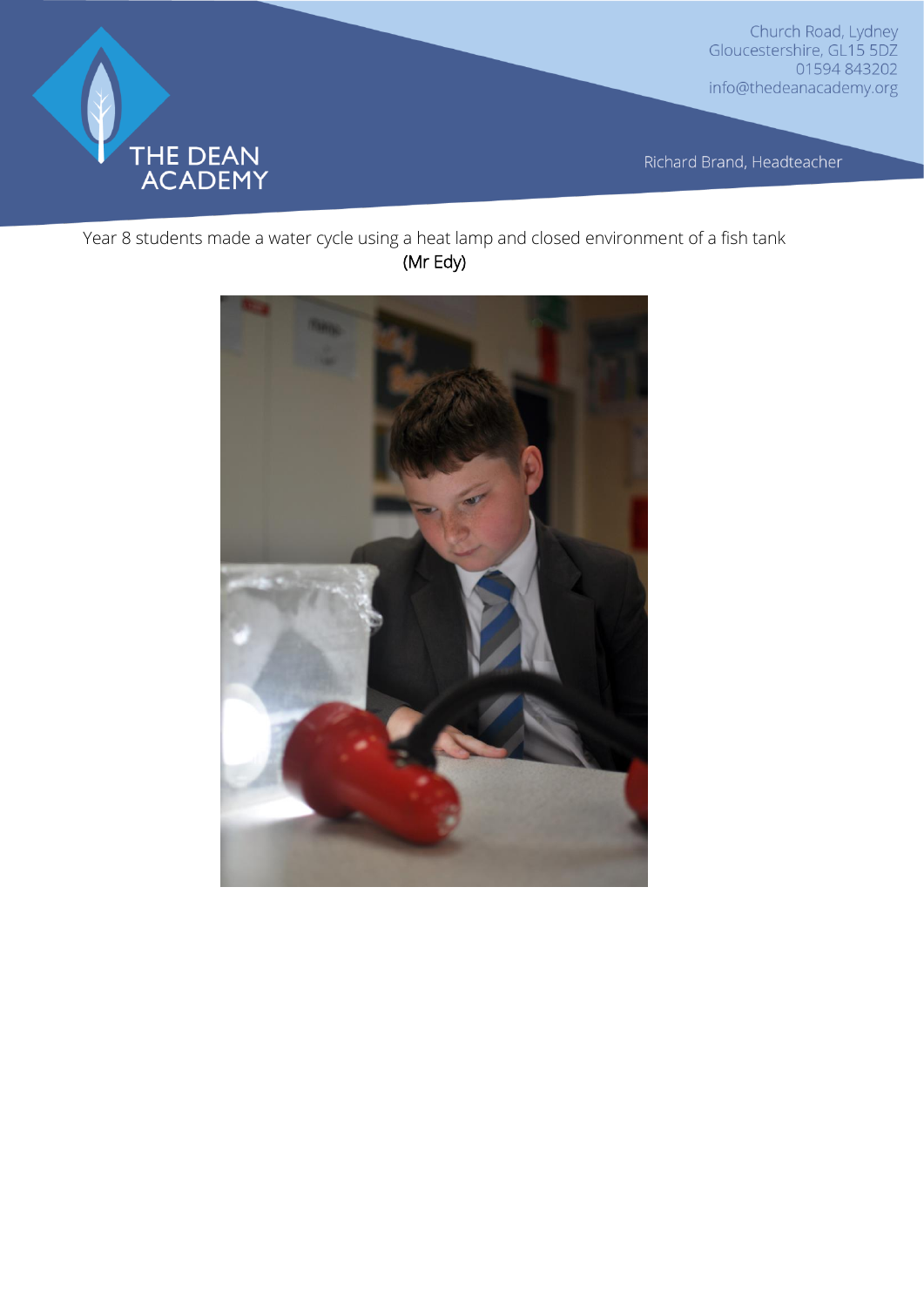

Richard Brand, Headteacher

Year 7 students estimated the population of daisies in two areas of the school grounds (Mr Edy)

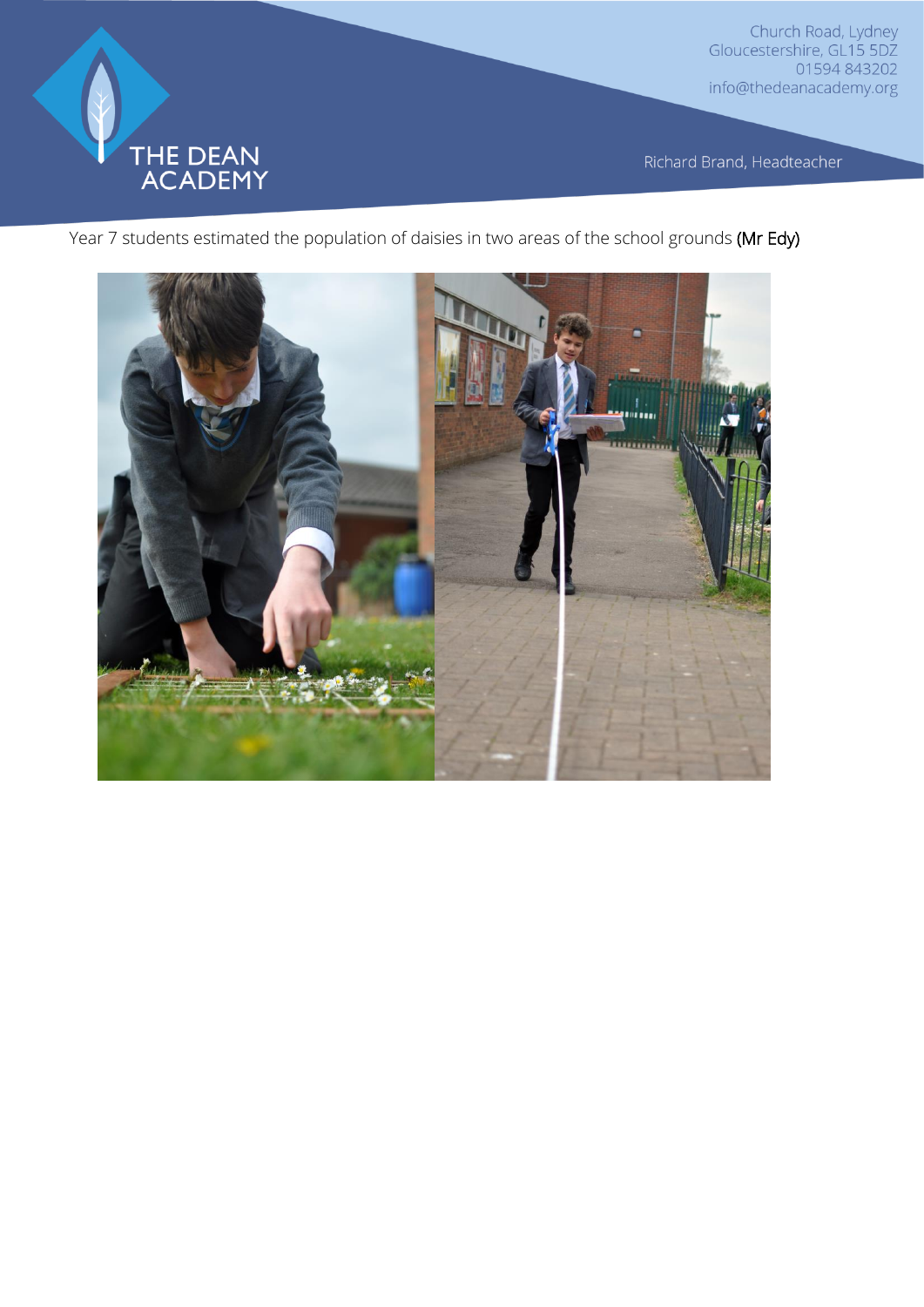

Richard Brand, Headteacher

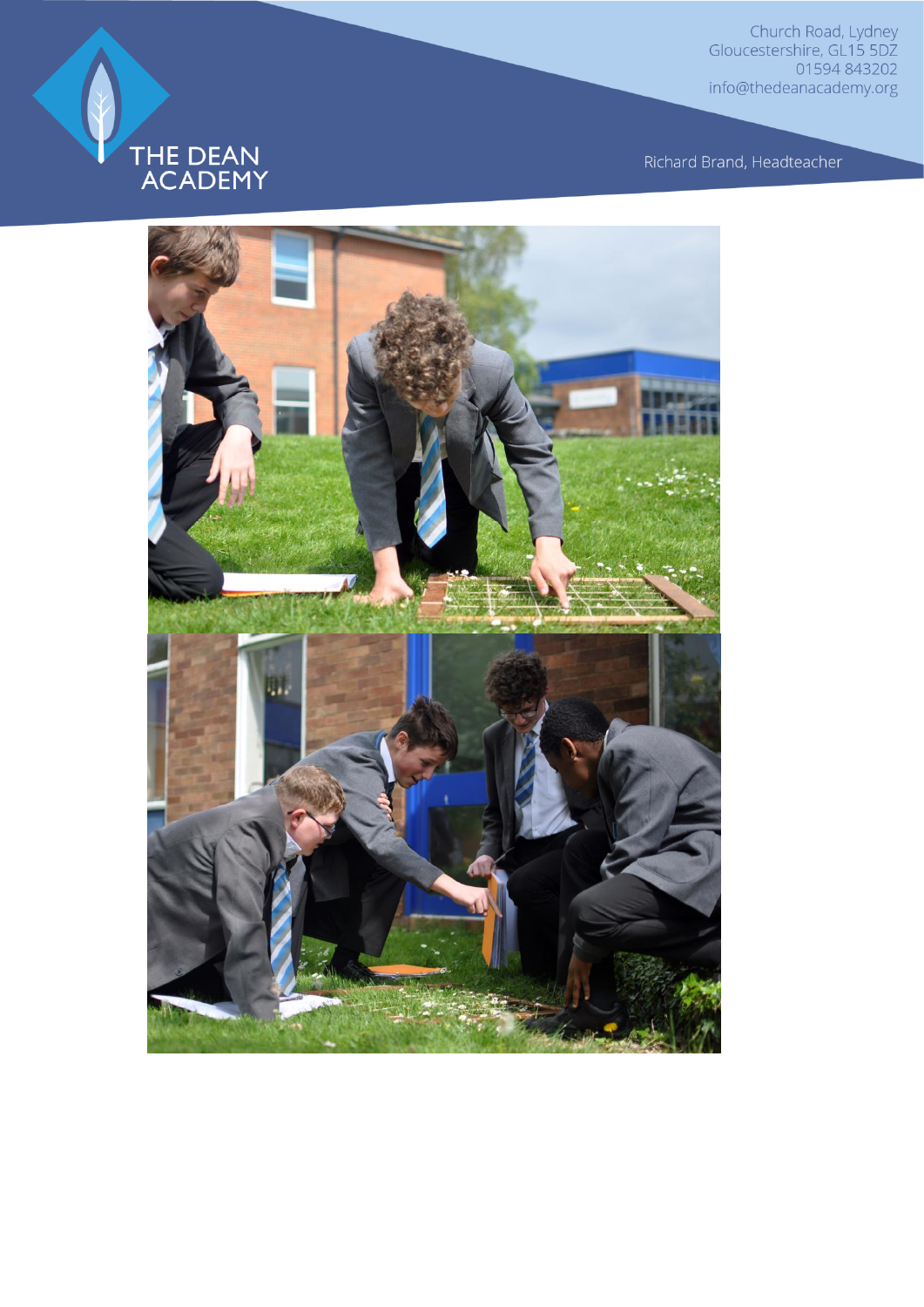

Richard Brand, Headteacher

#### ASDAN

Erica H in Year 11 was challenged with writing an original poem for Asdan. She chose a topic, drew a spider diagram of all the words she could think of, then used the words to create her poem - 'I love Rock and Punk Music.' Another challenge was to draw an original picture. These challenges go towards a credit for her Expressive Arts Module, which she will complete when she has presented her poem to an audience. Brilliant work. (Ms McCormick)